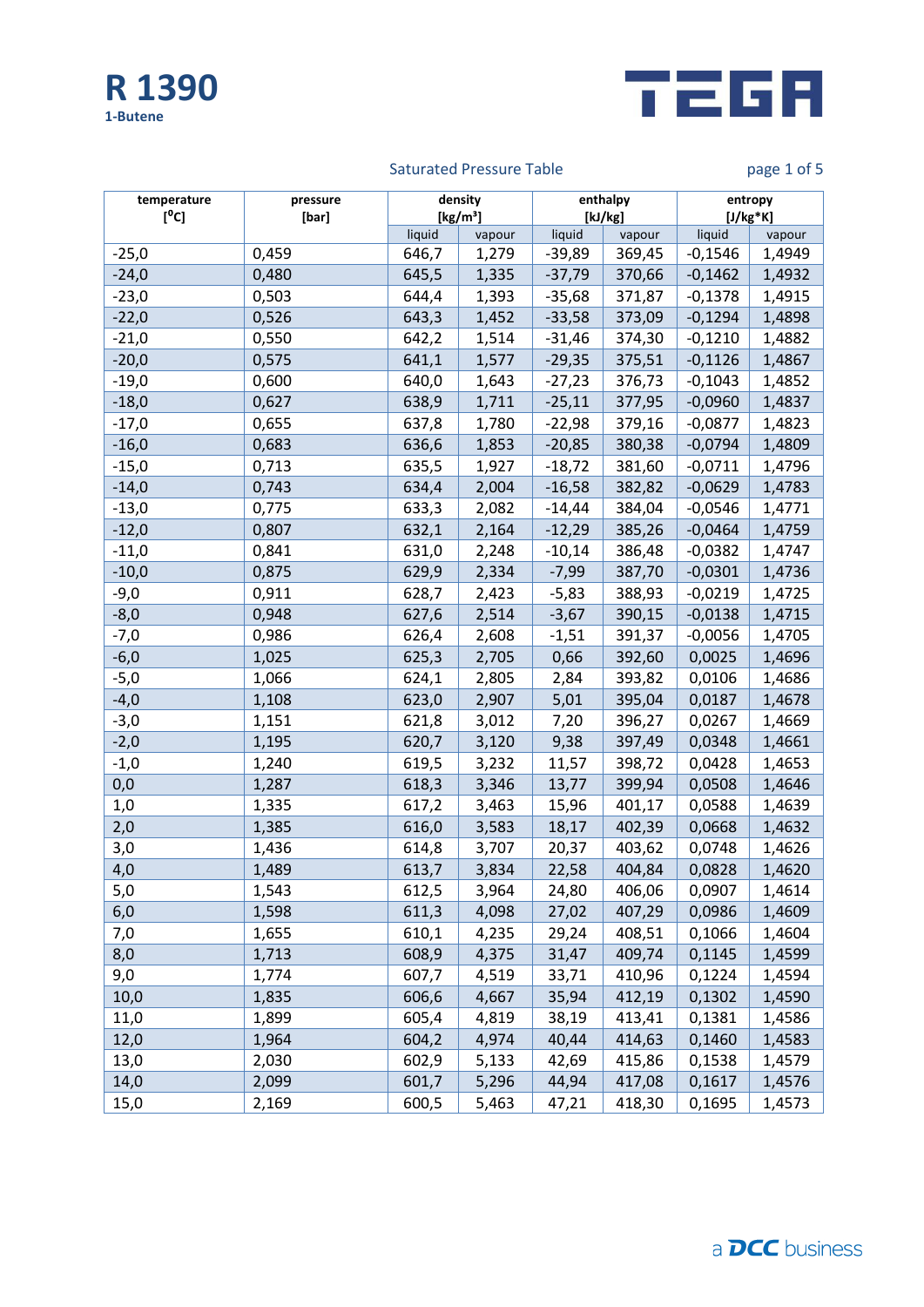



# Saturated Pressure Table **page 2 of 5** and page 2 of 5

| temperature<br>$[^{0}C]$ | pressure<br>[bar] | density<br>[kg/m <sup>3</sup> ] |        | enthalpy<br>[kJ/kg] |        | entropy<br>$[J/kg*K]$ |        |
|--------------------------|-------------------|---------------------------------|--------|---------------------|--------|-----------------------|--------|
|                          |                   | liquid                          | vapour | liquid              | vapour | liquid                | vapour |
| 16,0                     | 2,241             | 599,3                           | 5,634  | 49,47               | 419,52 | 0,1773                | 1,4571 |
| 17,0                     | 2,314             | 598,1                           | 5,809  | 51,74               | 420,74 | 0,1851                | 1,4568 |
| 18,0                     | 2,390             | 596,9                           | 5,988  | 54,02               | 421,96 | 0,1929                | 1,4566 |
| 19,0                     | 2,467             | 595,6                           | 6,172  | 56,30               | 423,18 | 0,2007                | 1,4564 |
| 20,0                     | 2,546             | 594,4                           | 6,360  | 58,59               | 424,40 | 0,2084                | 1,4563 |
| 21,0                     | 2,628             | 593,2                           | 6,552  | 60,88               | 425,62 | 0,2162                | 1,4562 |
| 22,0                     | 2,711             | 591,9                           | 6,749  | 63,18               | 426,84 | 0,2239                | 1,4560 |
| 23,0                     | 2,796             | 590,7                           | 6,950  | 65,48               | 428,05 | 0,2317                | 1,4560 |
| 24,0                     | 2,883             | 589,4                           | 7,156  | 67,78               | 429,27 | 0,2394                | 1,4559 |
| 25,0                     | 2,972             | 588,2                           | 7,367  | 70,10               | 430,48 | 0,2471                | 1,4558 |
| 26,0                     | 3,063             | 586,9                           | 7,582  | 72,41               | 431,70 | 0,2548                | 1,4558 |
| 27,0                     | 3,157             | 585,7                           | 7,803  | 74,74               | 432,91 | 0,2625                | 1,4558 |
| 28,0                     | 3,252             | 584,4                           | 8,028  | 77,06               | 434,12 | 0,2702                | 1,4558 |
| 29,0                     | 3,350             | 583,1                           | 8,258  | 79,40               | 435,33 | 0,2779                | 1,4559 |
| 30,0                     | 3,449             | 581,9                           | 8,494  | 81,74               | 436,54 | 0,2855                | 1,4559 |
| 31,0                     | 3,551             | 580,6                           | 8,735  | 84,08               | 437,75 | 0,2932                | 1,4560 |
| 32,0                     | 3,656             | 579,3                           | 8,981  | 86,43               | 438,95 | 0,3009                | 1,4561 |
| 33,0                     | 3,762             | 578,0                           | 9,232  | 88,78               | 440,16 | 0,3085                | 1,4562 |
| 34,0                     | 3,871             | 576,7                           | 9,489  | 91,15               | 441,36 | 0,3161                | 1,4563 |
| 35,0                     | 3,982             | 575,4                           | 9,752  | 93,51               | 442,56 | 0,3238                | 1,4565 |
| 36,0                     | 4,096             | 574,1                           | 10,02  | 95,88               | 443,76 | 0,3314                | 1,4567 |
| 37,0                     | 4,212             | 572,8                           | 10,29  | 98,26               | 444,96 | 0,3390                | 1,4568 |
| 38,0                     | 4,330             | 571,5                           | 10,57  | 100,65              | 446,16 | 0,3466                | 1,4570 |
| 39,0                     | 4,451             | 570,1                           | 10,86  | 103,04              | 447,35 | 0,3542                | 1,4573 |
| 40,0                     | 4,574             | 568,8                           | 11,15  | 105,43              | 448,55 | 0,3618                | 1,4575 |
| 41,0                     | 4,700             | 567,5                           | 11,45  | 107,83              | 449,74 | 0,3694                | 1,4577 |
| 42,0                     | 4,829             | 566,1                           | 11,75  | 110,24              | 450,92 | 0,3770                | 1,4580 |
| 43,0                     | 4,960             | 564,8                           | 12,07  | 112,66              | 452,11 | 0,3846                | 1,4583 |
| 44,0                     | 5,094             | 563,5                           | 12,38  | 115,08              | 453,30 | 0,3921                | 1,4586 |
| 45,0                     | 5,230             | 562,1                           | 12,71  | 117,50              | 454,48 | 0,3997                | 1,4589 |
| 46,0                     | 5,369             | 560,7                           | 13,04  | 119,94              | 455,66 | 0,4072                | 1,4592 |
| 47,0                     | 5,511             | 559,4                           | 13,38  | 122,37              | 456,84 | 0,4148                | 1,4595 |
| 48,0                     | 5,655             | 558,0                           | 13,72  | 124,82              | 458,01 | 0,4223                | 1,4598 |
| 49,0                     | 5,803             | 556,6                           | 14,07  | 127,27              | 459,18 | 0,4299                | 1,4602 |
| 50,0                     | 5,953             | 555,2                           | 14,43  | 129,73              | 460,35 | 0,4374                | 1,4605 |
| 51,0                     | 6,106             | 553,8                           | 14,80  | 132,20              | 461,52 | 0,4449                | 1,4609 |
| 52,0                     | 6,262             | 552,4                           | 15,17  | 134,67              | 462,68 | 0,4525                | 1,4613 |
| 53,0                     | 6,421             | 551,0                           | 15,56  | 137,15              | 463,84 | 0,4600                | 1,4617 |
| 54,0                     | 6,582             | 549,6                           | 15,95  | 139,63              | 465,00 | 0,4675                | 1,4621 |
| 55,0                     | 6,747             | 548,2                           | 16,34  | 142,13              | 466,16 | 0,4750                | 1,4625 |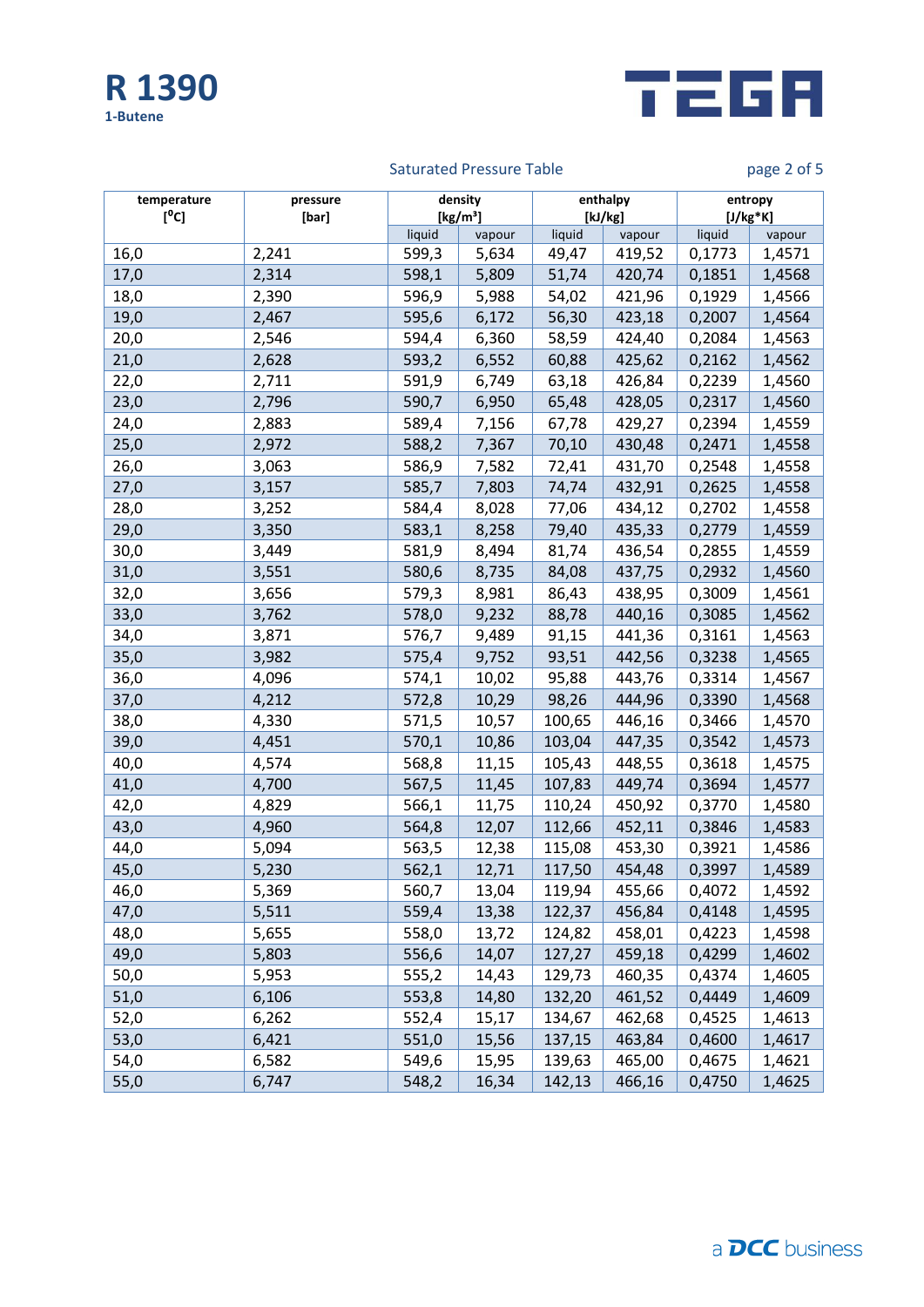



# Saturated Pressure Table **page 3 of 5** and page 3 of 5

| temperature<br>[°C] | pressure<br>[bar] | density<br>[kg/m <sup>3</sup> ] |        | enthalpy<br>[kJ/kg] |        | entropy<br>$[J/kg*K]$ |        |
|---------------------|-------------------|---------------------------------|--------|---------------------|--------|-----------------------|--------|
|                     |                   | liquid                          | vapour | liquid              | vapour | liquid                | vapour |
| 56,0                | 6,915             | 546,7                           | 16,75  | 144,62              | 467,31 | 0,4825                | 1,4629 |
| 57,0                | 7,086             | 545,3                           | 17,16  | 147,13              | 468,45 | 0,4901                | 1,4633 |
| 58,0                | 7,260             | 543,8                           | 17,59  | 149,65              | 469,60 | 0,4976                | 1,4637 |
| 59,0                | 7,437             | 542,4                           | 18,02  | 152,17              | 470,74 | 0,5051                | 1,4642 |
| 60,0                | 7,618             | 540,9                           | 18,46  | 154,69              | 471,88 | 0,5126                | 1,4646 |
| 61,0                | 7,801             | 539,5                           | 18,91  | 157,23              | 473,01 | 0,5201                | 1,4651 |
| 62,0                | 7,988             | 538,0                           | 19,36  | 159,77              | 474,14 | 0,5276                | 1,4655 |
| 63,0                | 8,178             | 536,5                           | 19,83  | 162,32              | 475,26 | 0,5351                | 1,4660 |
| 64,0                | 8,371             | 535,0                           | 20,31  | 164,88              | 476,38 | 0,5425                | 1,4665 |
| 65,0                | 8,568             | 533,5                           | 20,80  | 167,45              | 477,50 | 0,5500                | 1,4669 |
| 66,0                | 8,768             | 532,0                           | 21,29  | 170,02              | 478,61 | 0,5575                | 1,4674 |
| 67,0                | 8,972             | 530,4                           | 21,80  | 172,60              | 479,72 | 0,5650                | 1,4679 |
| 68,0                | 9,179             | 528,9                           | 22,32  | 175,19              | 480,82 | 0,5725                | 1,4684 |
| 69,0                | 9,389             | 527,4                           | 22,85  | 177,79              | 481,91 | 0,5800                | 1,4688 |
| 70,0                | 9,603             | 525,8                           | 23,38  | 180,40              | 483,01 | 0,5875                | 1,4693 |
| 71,0                | 9,821             | 524,2                           | 23,93  | 183,01              | 484,09 | 0,5950                | 1,4698 |
| 72,0                | 10,04             | 522,7                           | 24,49  | 185,64              | 485,17 | 0,6025                | 1,4703 |
| 73,0                | 10,27             | 521,1                           | 25,07  | 188,27              | 486,25 | 0,6099                | 1,4708 |
| 74,0                | 10,50             | 519,5                           | 25,65  | 190,91              | 487,32 | 0,6174                | 1,4713 |
| 75,0                | 10,73             | 517,9                           | 26,25  | 193,56              | 488,38 | 0,6249                | 1,4717 |
| 76,0                | 10,96             | 516,3                           | 26,86  | 196,22              | 489,44 | 0,6324                | 1,4722 |
| 77,0                | 11,20             | 514,6                           | 27,48  | 198,88              | 490,49 | 0,6399                | 1,4727 |
| 78,0                | 11,45             | 513,0                           | 28,11  | 201,56              | 491,53 | 0,6474                | 1,4732 |
| 79,0                | 11,70             | 511,3                           | 28,76  | 204,25              | 492,57 | 0,6549                | 1,4737 |
| 80,0                | 11,95             | 509,7                           | 29,42  | 206,94              | 493,60 | 0,6624                | 1,4741 |
| 81,0                | 12,20             | 508,0                           | 30,10  | 209,65              | 494,62 | 0,6699                | 1,4746 |
| 82,0                | 12,46             | 506,3                           | 30,79  | 212,36              | 495,63 | 0,6774                | 1,4750 |
| 83,0                | 12,73             | 504,6                           | 31,49  | 215,09              | 496,64 | 0,6850                | 1,4755 |
| 84,0                | 12,99             | 502,9                           | 32,21  | 217,82              | 497,64 | 0,6925                | 1,4759 |
| 85,0                | 13,26             | 501,1                           | 32,94  | 220,57              | 498,63 | 0,7000                | 1,4764 |
| 86,0                | 13,54             | 499,4                           | 33,70  | 223,32              | 499,61 | 0,7075                | 1,4768 |
| 87,0                | 13,82             | 497,6                           | 34,46  | 226,09              | 500,58 | 0,7151                | 1,4772 |
| 88,0                | 14,10             | 495,8                           | 35,25  | 228,87              | 501,54 | 0,7226                | 1,4776 |
| 89,0                | 14,39             | 494,0                           | 36,05  | 231,66              | 502,50 | 0,7302                | 1,4780 |
| 90,0                | 14,69             | 492,2                           | 36,87  | 234,46              | 503,44 | 0,7377                | 1,4784 |
| 91,0                | 14,98             | 490,4                           | 37,70  | 237,27              | 504,37 | 0,7453                | 1,4788 |
| 92,0                | 15,29             | 488,5                           | 38,56  | 240,09              | 505,30 | 0,7528                | 1,4791 |
| 93,0                | 15,59             | 486,7                           | 39,43  | 242,92              | 506,21 | 0,7604                | 1,4795 |
| 94,0                | 15,90             | 484,8                           | 40,33  | 245,77              | 507,11 | 0,7680                | 1,4798 |
| 95,0                | 16,22             | 482,9                           | 41,24  | 248,63              | 507,99 | 0,7756                | 1,4801 |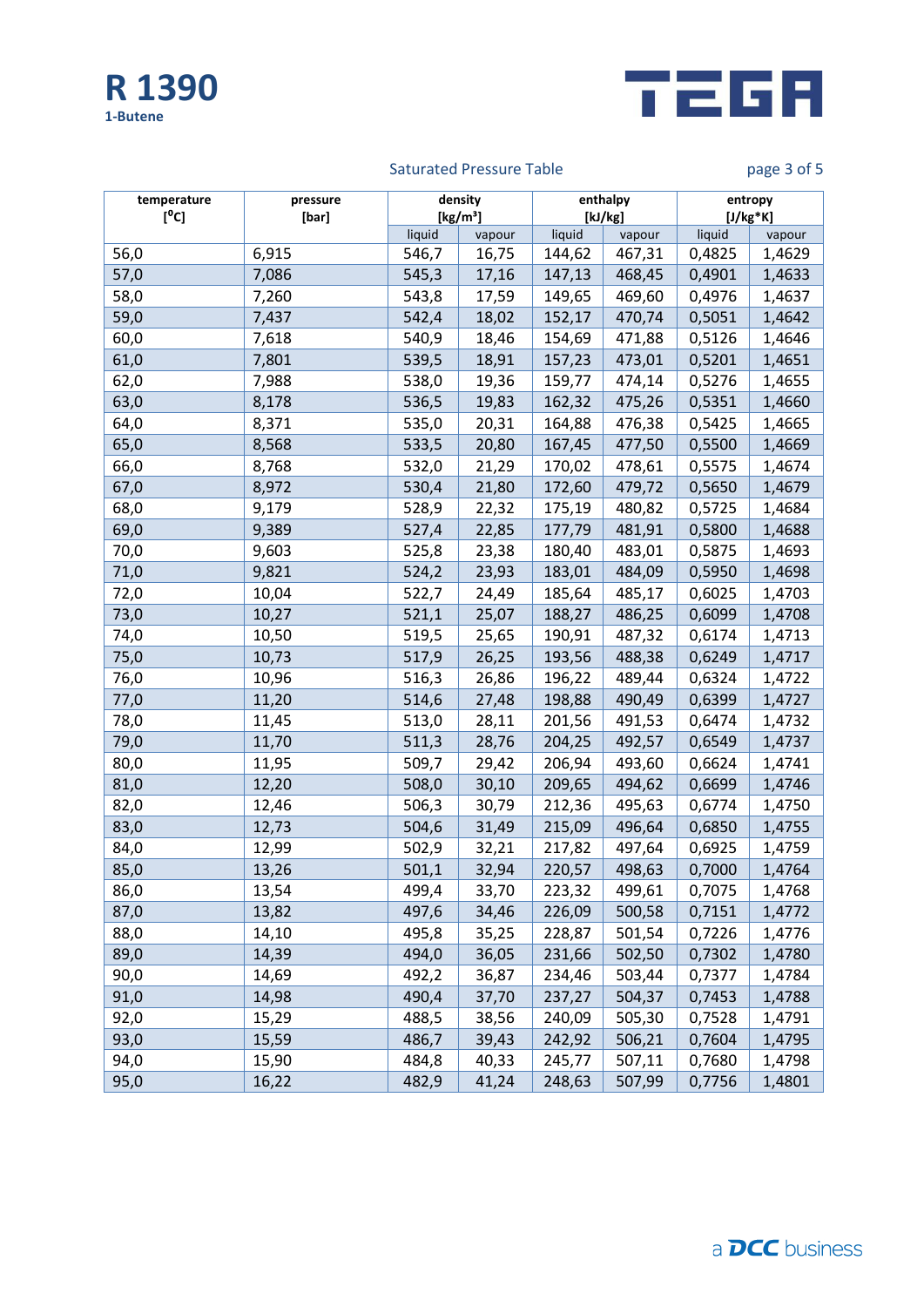



# Saturated Pressure Table **page 4 of 5**

| temperature<br>$[^0C]$ | pressure<br>[bar] | density<br>[kg/m <sup>3</sup> ] |        | enthalpy<br>[kJ/kg] |        | entropy<br>$[J/kg*K]$ |        |
|------------------------|-------------------|---------------------------------|--------|---------------------|--------|-----------------------|--------|
|                        |                   | liquid                          | vapour | liquid              | vapour | liquid                | vapour |
| 96,0                   | 16,54             | 481,0                           | 42,18  | 251,50              | 508,87 | 0,7832                | 1,4804 |
| 97,0                   | 16,86             | 479,0                           | 43,14  | 254,39              | 509,73 | 0,7909                | 1,4807 |
| 98,0                   | 17,19             | 477,1                           | 44,12  | 257,29              | 510,58 | 0,7985                | 1,4809 |
| 99,0                   | 17,53             | 475,1                           | 45,13  | 260,20              | 511,42 | 0,8061                | 1,4812 |
| 100,0                  | 17,87             | 473,1                           | 46,16  | 263,13              | 512,24 | 0,8138                | 1,4814 |
| 101,0                  | 18,21             | 471,0                           | 47,21  | 266,07              | 513,04 | 0,8215                | 1,4816 |
| 102,0                  | 18,56             | 469,0                           | 48,29  | 269,02              | 513,83 | 0,8292                | 1,4817 |
| 103,0                  | 18,91             | 466,9                           | 49,40  | 271,99              | 514,61 | 0,8369                | 1,4819 |
| 104,0                  | 19,27             | 464,8                           | 50,53  | 274,98              | 515,36 | 0,8446                | 1,4820 |
| 105,0                  | 19,63             | 462,7                           | 51,70  | 277,98              | 516,10 | 0,8523                | 1,4820 |
| 106,0                  | 20,00             | 460,5                           | 52,89  | 281,00              | 516,82 | 0,8601                | 1,4821 |
| 107,0                  | 20,38             | 458,3                           | 54,12  | 284,03              | 517,52 | 0,8679                | 1,4821 |
| 108,0                  | 20,76             | 456,1                           | 55,38  | 287,09              | 518,21 | 0,8757                | 1,4820 |
| 109,0                  | 21,14             | 453,8                           | 56,68  | 290,16              | 518,87 | 0,8835                | 1,4820 |
| 110,0                  | 21,53             | 451,6                           | 58,01  | 293,25              | 519,50 | 0,8913                | 1,4819 |
| 111,0                  | 21,93             | 449,2                           | 59,37  | 296,36              | 520,12 | 0,8992                | 1,4817 |
| 112,0                  | 22,33             | 446,9                           | 60,78  | 299,48              | 520,71 | 0,9071                | 1,4815 |
| 113,0                  | 22,74             | 444,5                           | 62,23  | 302,63              | 521,27 | 0,9151                | 1,4813 |
| 114,0                  | 23,15             | 442,1                           | 63,72  | 305,80              | 521,81 | 0,9230                | 1,4810 |
| 115,0                  | 23,57             | 439,6                           | 65,25  | 309,00              | 522,32 | 0,9310                | 1,4806 |
| 116,0                  | 23,99             | 437,1                           | 66,84  | 312,21              | 522,80 | 0,9390                | 1,4802 |
| 117,0                  | 24,42             | 434,5                           | 68,47  | 315,46              | 523,25 | 0,9471                | 1,4797 |
| 118,0                  | 24,86             | 431,9                           | 70,16  | 318,72              | 523,67 | 0,9552                | 1,4791 |
| 119,0                  | 25,30             | 429,2                           | 71,90  | 322,01              | 524,05 | 0,9633                | 1,4785 |
| 120,0                  | 25,75             | 426,5                           | 73,71  | 325,34              | 524,39 | 0,9715                | 1,4778 |
| 121,0                  | 26,20             | 423,8                           | 75,57  | 328,69              | 524,69 | 0,9798                | 1,4771 |
| 122,0                  | 26,66             | 420,9                           | 77,51  | 332,07              | 524,95 | 0,9881                | 1,4762 |
| 123,0                  | 27,13             | 418,0                           | 79,51  | 335,48              | 525,17 | 0,9964                | 1,4752 |
| 124,0                  | 27,60             | 415,0                           | 81,60  | 338,93              | 525,34 | 1,0048                | 1,4742 |
| 125,0                  | 28,08             | 412,0                           | 83,77  | 342,42              | 525,45 | 1,0133                | 1,4730 |
| 126,0                  | 28,57             | 408,9                           | 86,02  | 345,95              | 525,51 | 1,0219                | 1,4717 |
| 127,0                  | 29,06             | 405,6                           | 88,37  | 349,51              | 525,51 | 1,0305                | 1,4703 |
| 128,0                  | 29,56             | 402,3                           | 90,83  | 353,13              | 525,44 | 1,0392                | 1,4687 |
| 129,0                  | 30,07             | 398,9                           | 93,41  | 356,80              | 525,30 | 1,0480                | 1,4670 |
| 130,0                  | 30,59             | 395,4                           | 96,10  | 360,51              | 525,09 | 1,0569                | 1,4651 |
| 131,0                  | 31,11             | 391,7                           | 98,94  | 364,29              | 524,78 | 1,0660                | 1,4631 |
| 132,0                  | 31,64             | 387,9                           | 101,9  | 368,14              | 524,38 | 1,0751                | 1,4608 |
| 133,0                  | 32,17             | 383,9                           | 105,1  | 372,06              | 523,88 | 1,0844                | 1,4582 |
| 134,0                  | 32,72             | 379,7                           | 108,4  | 376,06              | 523,26 | 1,0939                | 1,4555 |
| 135,0                  | 33,27             | 375,4                           | 112,0  | 380,15              | 522,50 | 1,1036                | 1,4524 |